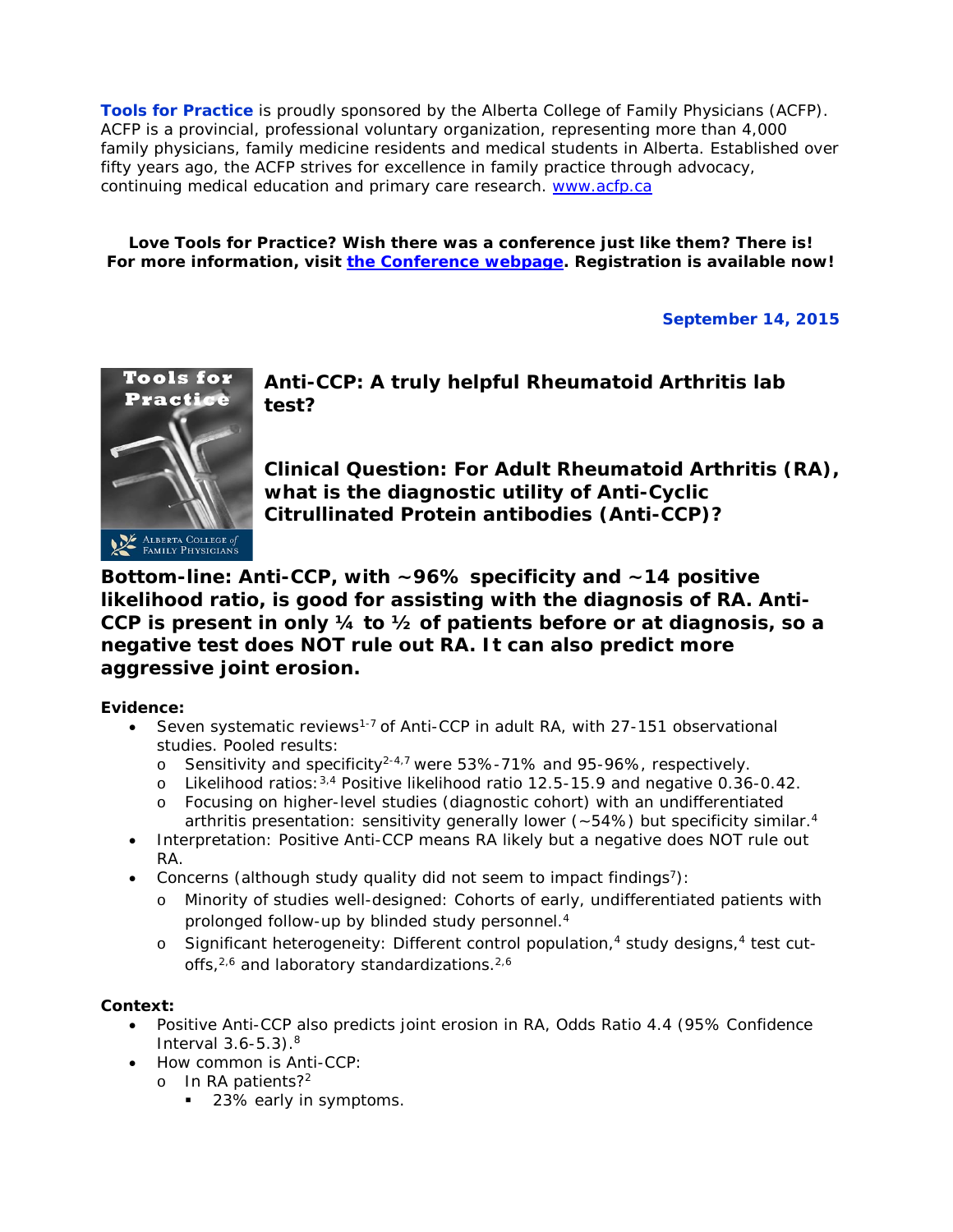- ~50% at diagnosis.
- ~53-70% at two years after diagnosis.
- o Other populations?2
	- $\leq$  1.5% in healthy populations.
	- ≤10% in other rheumatic disease (from lupus to psoriatic arthritis), except palindromic which is similar to RA.
		- Perhaps higher in some if erosive joint disease present. $9$
- Rheumatoid Factor has a similar sensitivity but worse specificity.3
	- o Specificity: Anti-CCP=95% and Rheumatoid Factor=85%.
		- Positive likelihood ratios are 12.5 versus 4.9, respectively.
	- o Interpretation: Positive Anti-CCP > positive Rheumatoid Factor for making an RA diagnosis.
- In Juvenile RA, Anti-CCP has a similar specificity (99%) but considerably worse sensitivity (10%): Anti-CCP is commonly negative, which does not rule out RA.<sup>10</sup>
- RA diagnostic criteria: As well as joint involvement and acute phase reactants (ESR or C-Reactive Protein), Anti-CCP and Rheumatoid Factor are RA serology markers.11
	- o Note: Anti-CCP is sometimes called ACPA (Anti-Citrullinated Protein Antibody).

### **Authors:**

Emélie Braschi PhD MD, G Michael Allan MD CCFP

### **Disclosure:**

Authors do not have any conflicts to disclose

### **References:**

- 1. Riedemann JP, Muñoz S, Kavanaugh A. Clin Exp Rheumatol. 2005; 23(5 Suppl 39):S69-76.
- 2. Avouac J, Gossec L, Dougados M. Ann Rheum Dis. 2006; 65:845-51.
- 3. Nishimura K, Sugiyama D, Kogata Y, *et al*. Ann Intern Med. 2007; 146:797-808.
- 4. Whiting PF, Smidt N, Sterne JA, *et al*. Ann Intern Med. 2010; 152:456-64; W155-66.
- 5. Schoels M, Bombardier C, Aletaha D. J Rheumatol Suppl. 2011; 87:20-5.
- 6. Taylor P, Gartemann J, Hsieh J, *et al*. Autoimmune Dis. 2011;2011:815038.
- 7. Zintzaras E, Papathanasiou AA, Ziogas DC, *et al*. BMC Musculoskelet Disord. 2012; 13:113.
- 8. Jilani AA, Mackworth-Young CG. Int J Rheumatol. 2015; 2015:728610.
- 9. Budhram A, Chu R, Rusta-Sallehy S, *et al*. Lupus. 2014; 23(11):1156-63.
- 10. Wang Y, Pei F, Wang X, *et al*. J Immunol Res. 2015; 2015:915276.
- 11.Aletaha D, Neogi T, Silman AJ, *et al*. Arthritis Rheum. 2010; 62:2569-81.

**Tools for Practice** is a biweekly article summarizing medical evidence with a focus on topical issues and practice modifying information. It is coordinated by G. Michael Allan, MD, CCFP and the content is written by practicing family physicians who are joined occasionally by a health professional from another medical specialty or health discipline. Each article is peer-reviewed, ensuring it maintains a high standard of quality, accuracy, and academic integrity.

The ACFP has supported the publishing and distribution of the Tools for Practice library since 2009. If you are not a member of the ACFP and would like to receive the TFP emails, please sign up for the distribution list at [http://bit.ly/signupfortfp.](http://bit.ly/signupfortfp) Archived articles are available at no extra cost on the [ACFP website.](http://www.acfp.ca/tools-for-practice/)

You can now earn credits on Tools for Practice! In August 2014, the ACFP launched **GoMainpro**, an online [accreditation tool](http://www.acfp.ca/gomainpro/) to help facilitate MAINPRO® accreditation for the ACFP's Tools for Practice library which has been accredited for Mainpro-M1 credits by the College of Family Physicians of Canada (CFPC). The combination of the CFPC's Direct Entry Program and GoMainpro's tracking and reporting features provide an easy and convenient way to earn Mainpro-M1 credits.